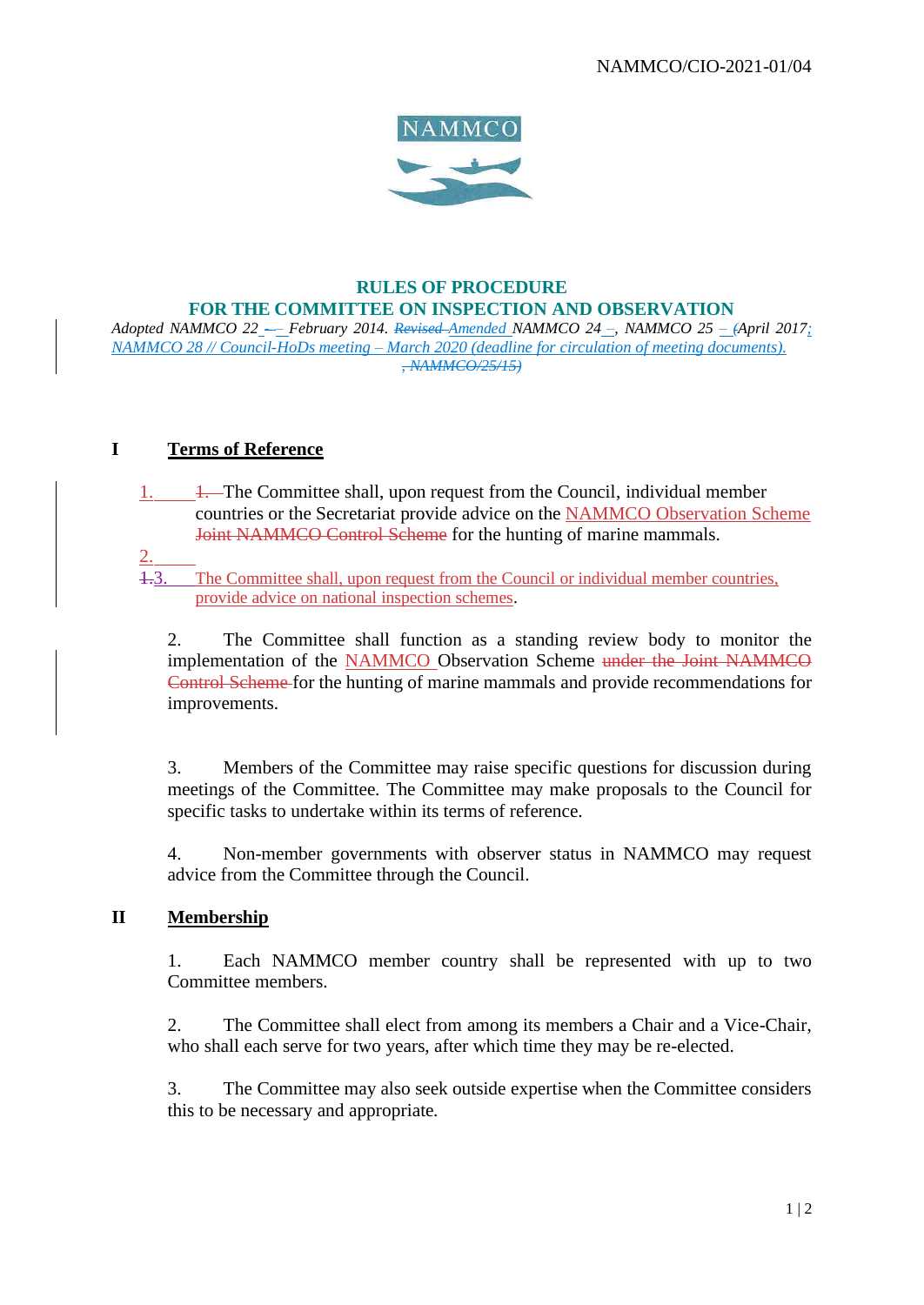

#### **III Observers**

1. Attendance of accredited observers shall not be permitted at the meetings of the Committee unless otherwise decided by the majority of the Committee and approved by the Council.

#### **IV Meetings**

1. The Committee shall meet once a year, preferably prior to the annual meeting of the Council, unless otherwise decided by the Council. Additional meetings may be held when judged necessary by the Committee and approved by the Chair of the Council.

2. A provisional agenda for the Committee shall be compiled by the Chair and distributed to Committee members no later than 30 days prior to the meeting in question. Comments or suggestions for revision of the provisional agenda shall reach the Chair no less than 10 days prior to that meeting.

3. The Chair shall, in consultation with other members of the Committee and the Secretariat of NAMMCO, seek to ensure that key documentation of relevance to the provisional agenda is available at the meeting. As a general rule, all meeting documents to be discussed at any meeting of NAMMCO (Council and subsidiary bodies including Working Groups and Expert Groups) shall be made available through the Secretariat at the latest 15 days before the meeting. Information documents shall preferably become available by the end of the first day of the meeting.

4. For all meeting of the Committee and subsidiary bodies, the draft agenda, ToRs when relevant, list of participants and the meeting documents that will be published in the Annual Report should be made public and available on the NAMMCO website as soon as they are ready and circulated to the meeting participants.

#### **V Report**

1. Main recommendations and conclusions shall be formulated by the Secretariat and the Chair for consideration before the end of the Committee meeting. A final report of each meeting shall be prepared by the Secretariat for approval by the Committee, reflecting the main deliberations and recommendations to Council. The adopted report shall be transmitted to all members of the Council as soon as possible after the meeting and within two weeks after the conclusion of the Committee's deliberation. The content of the reports shall be considered confidential prior to their release to the Council.

2. The report of the Committee shall be made available by the Secretariat to anyone who so wishes, according to guidelines approved by the Council.